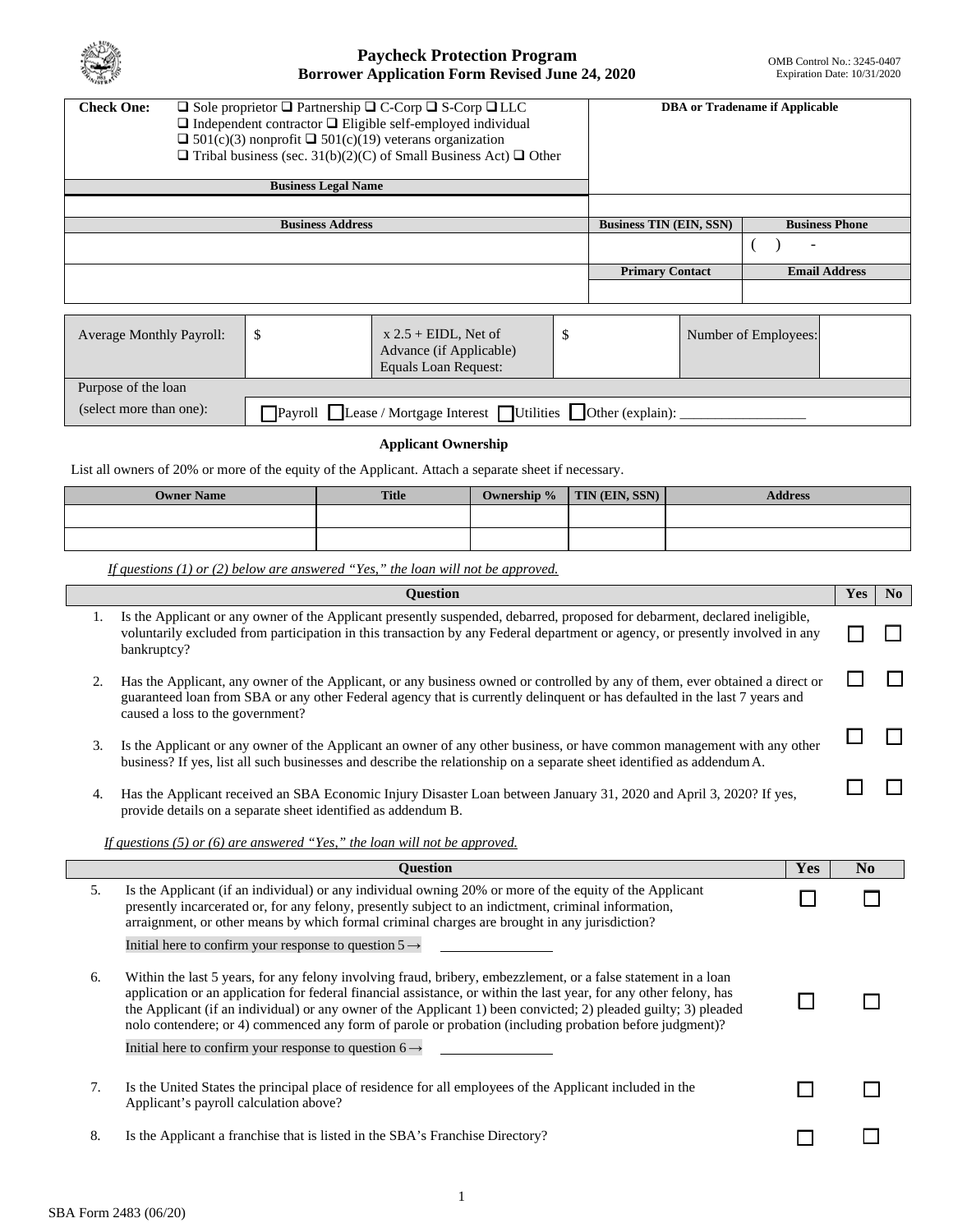

### **By Signing Below, You Make the Following Representations, Authorizations, and Certifications**

### CERTIFICATIONS AND AUTHORIZATIONS

I certify that:

- I have read the statements included in this form, including the Statements Required by Law and Executive Orders, and I understand them.
- The Applicant is eligible to receive a loan under the rules in effect at the time this application is submitted that have been issued by the Small Business Administration (SBA) implementing the Paycheck Protection Program under Division A, Title I of the Coronavirus Aid, Relief, and Economic Security Act (CARES Act) (the Paycheck Protection Program Rule).
- greater of 500 or employees or, if applicable, the size standard in number of employees established by the SBA in 13 C.F.R. 121.201 for • The Applicant (1) is an independent contractor, eligible self-employed individual, or sole proprietor or (2) employs no more than the the Applicant's industry.
- I will comply, whenever applicable, with the civil rights and other limitations in this form.
- All SBA loan proceeds will be used only for business-related purposes as specified in the loan application and consistent with the Paycheck Protection Program Rule.
- To the extent feasible, I will purchase only American-made equipment and products.
- The Applicant is not engaged in any activity that is illegal under federal, state or local law.
- Any loan received by the Applicant under Section 7(b)(2) of the Small Business Act between January 31, 2020 and April 3, 2020 was for a purpose other than paying payroll costs and other allowable uses loans under the Paycheck Protection Program Rule.

For Applicants who are individuals: I authorize the SBA to request criminal record information about me from criminal justice agencies for the purpose of determining my eligibility for programs authorized by the Small Business Act, as amended.

### **CERTIFICATIONS**

The authorized representative of the Applicant must certify in good faith to all of the below by **initialing** next to each one:

- The Applicant was in operation on February 15, 2020 and had employees for whom it paid salaries and payroll taxes or paid independent contractors, as reported on Form(s) 1099-MISC.
- Current economic uncertainty makes this loan request necessary to support the ongoing operations of the Applicant.
- The funds will be used to retain workers and maintain payroll or make mortgage interest payments, lease payments, and utility payments, the federal government may hold me legally liable, such as for charges of fraud. as specified under the Paycheck Protection Program Rule; I understand that if the funds are knowingly used for unauthorized purposes,
- The Applicant will provide to the Lender documentation verifying the number of full-time equivalent employees on the Applicant's payroll as well as the dollar amounts of payroll costs, covered mortgage interest payments, covered rent payments, and covered utilities for the 24-week period following this loan.
- rent payments, and covered utilities, and not more than 40% of the forgiven amount may be for non-payroll costs. I understand that loan forgiveness will be provided for the sum of documented payroll costs, covered mortgage interest payments, covered
- During the period beginning on February 15, 2020 and ending on December 31, 2020, the Applicant has not and will not receive another loan under the Paycheck Protection Program.
- true and accurate in all material respects. I understand that knowingly making a false statement to obtain a guaranteed loan from SBA is federally insured institution, under 18 USC 1014 by imprisonment of not more than thirty years and/or a fine of not more than \$1,000,000. I further certify that the information provided in this application and the information provided in all supporting documents and forms is punishable under the law, including under 18 USC 1001 and 3571 by imprisonment of not more than five years and/or a fine of up to \$250,000; under 15 USC 645 by imprisonment of not more than two years and/or a fine of not more than \$5,000; and, if submitted to a
- I acknowledge that the lender will confirm the eligible loan amount using required documents submitted. I understand, acknowledge and agree that the Lender can share any tax information that I have provided with SBA's authorized representatives, including authorized representatives of the SBA Office of Inspector General, for the purpose of compliance with SBA Loan Program Requirements and all SBA reviews.

Signature of Authorized Representative of Applicant Date

Print Name Title **The Community Community** Service Structure and Title **The Community Community Service** Structure Title

\_\_\_\_\_\_\_\_\_\_\_\_\_\_\_\_\_\_\_\_\_\_\_\_\_\_\_\_\_\_\_\_\_\_\_\_\_\_\_\_\_\_\_\_\_\_\_\_\_\_\_\_\_\_\_\_\_ \_\_\_\_\_\_\_\_\_\_\_\_\_\_\_\_\_\_\_\_\_\_\_\_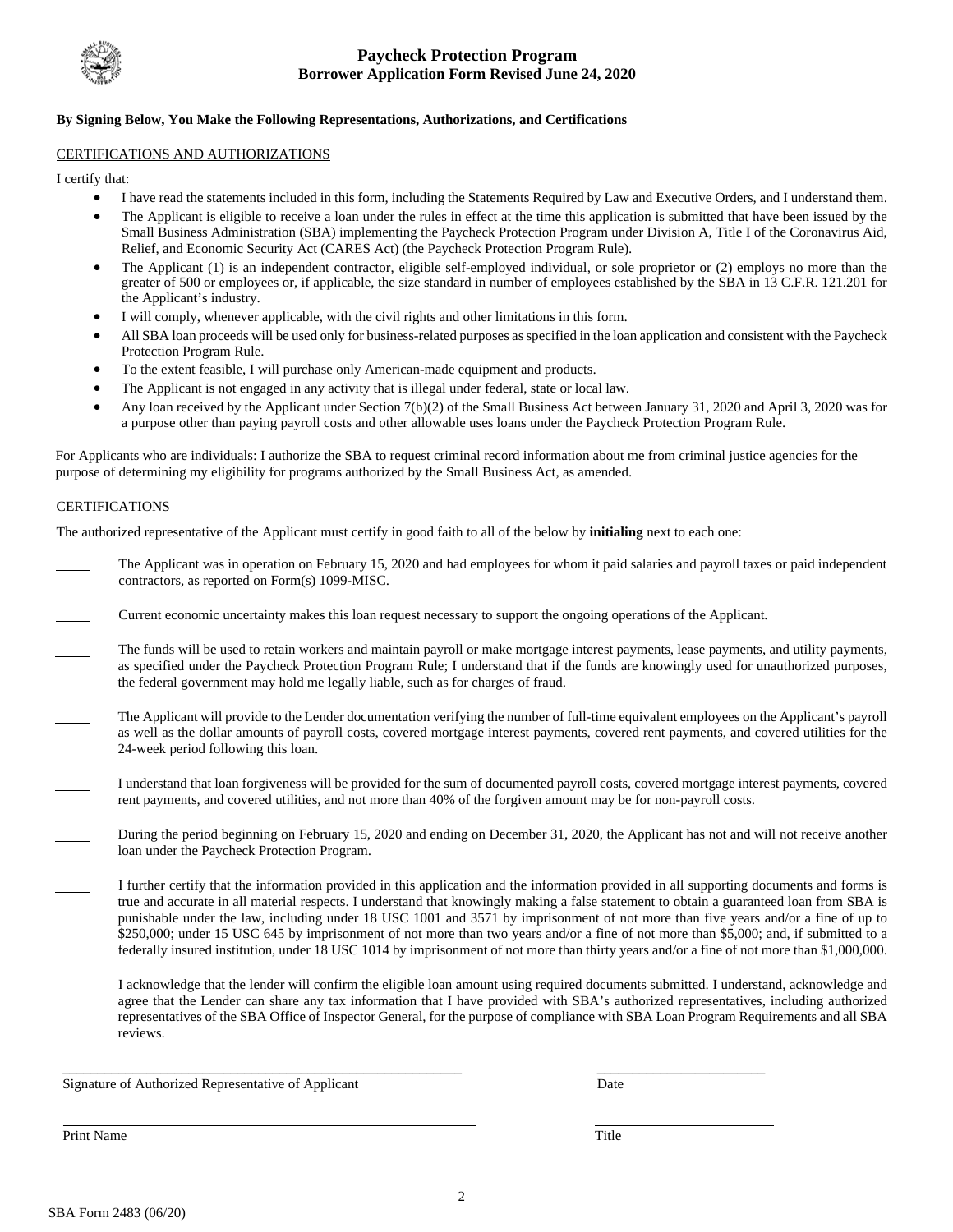

#### **Purpose of this form:**

 requested information is required to make a determination regarding eligibility for financial assistance. Failure to submit the information would affect This form is to be completed by the authorized representative of the Applicant and *submitted to your SBA Participating Lender*. Submission of the that determination.

#### **Instructions for completing this form:**

 With respect to "purpose of the loan," payroll costs consist of compensation to employees (whose principal place of residence is the United States) in the form of salary, wages, commissions, or similar compensation; cash tips or the equivalent (based on employer records of past tips or, in the absence of such records, a reasonable, good-faith employer estimate of such tips); payment for vacation, parental, family, medical, or sick leave; allowance for separation or dismissal; payment for the provision of employee benefits consisting of group health care coverage, including insurance premiums, and retirement; payment of state and local taxes assessed on compensation of employees; and for an independent contractor or sole proprietor, wage, commissions, income, or net earnings from self-employment or similar compensation.

 on an annualized basis for each employee. For seasonal businesses, the Applicant may elect to instead use average monthly payroll for the time period on an annualized basis for each employee. For new businesses, average monthly payroll may be calculated using the time period from January 1, 2020 For purposes of calculating "Average Monthly Payroll," most Applicants will use the average monthly payroll for 2019, excluding costs over \$100,000 between February 15, 2019 and June 30, 2019 or any 12-week period between May 1, 2019 and September 15, 2019, excluding costs over \$100,000 to February 29, 2020, excluding costs over \$100,000 on an annualized basis for each employee.

If Applicant is refinancing an Economic Injury Disaster Loan (EIDL): Add the outstanding amount of an EIDL made between January 31, 2020 and April 3, 2020, less the amount of any "advance" under an EIDL COVID-19 loan, to Loan Request as indicated on the form.

All parties listed below are considered owners of the Applicant as defined in 13 CFR § 120.10, as well as "principals":

- For a sole proprietorship, the sole proprietor;
- For a partnership, all general partners, and all limited partners owning 20% or more of the equity of the firm;
- For a corporation, all owners of 20% or more of the corporation;
- For limited liability companies, all members owning 20% or more of the company; and
- Any Trustor (if the Applicant is owned by a trust).

 requested should be sent to: Small Business Administration, Director, Records Management Division, 409 3rd St., SW, Washington DC 20416, and/or **Paperwork Reduction Act** – You are not required to respond to this collection of information unless it displays a currently valid OMB Control Number. The estimated time for completing this application, including gathering data needed, is 8 minutes. Comments about this time or the information SBA Desk Officer, Office of Management and Budget, New Executive Office Building, Washington DC 20503. **PLEASE DO NOT SEND FORMS TO THESE ADDRESSES.** 

 character determination. When evaluating character, SBA considers the person's integrity, candor, and disposition toward criminal actions. **Privacy Act (5 U.S.C. 552a)** – Under the provisions of the Privacy Act, you are not required to provide your social security number. Failure to provide your social security number may not affect any right, benefit or privilege to which you are entitled. (But see Debt Collection Notice regarding taxpayer identification number below.) Disclosures of name and other personal identifiers are required to provide SBA with sufficient information to make a Additionally, SBA is specifically authorized to verify your criminal history, or lack thereof, pursuant to section 7(a)(1)(B), 15 USC Section 636(a)(1)(B) of the Small Business Act (the Act).

 in SBA's system of records when this information indicates a violation or potential violation of law, whether civil, criminal, or administrative in nature. agencies conducting background checks but only to the extent the information is relevant to the requesting agencies' function. See, 74 F.R. 14890 **Disclosure of Information** – Requests for information about another party may be denied unless SBA has the written permission of the individual to release the information to the requestor or unless the information is subject to disclosure under the Freedom of Information Act. The Privacy Act authorizes SBA to make certain "routine uses" of information protected by that Act. One such routine use is the disclosure of information maintained Specifically, SBA may refer the information to the appropriate agency, whether Federal, State, local or foreign, charged with responsibility for, or otherwise involved in investigation, prosecution, enforcement or prevention of such violations. Another routine use is disclosure to other Federal (2009), and as amended from time to time for additional background and other routine uses. In addition, the CARES Act, requires SBA to register every loan made under the Paycheck Protection Act using the Taxpayer Identification Number (TIN) assigned to the borrower.

 number when you apply for a loan. If you receive a loan, and do not make payments as they come due, SBA may: (1) report the status of your loan(s) **Debt Collection Act of 1982, Deficit Reduction Act of 1984 (31 U.S.C. 3701 et seq. and other titles)** – SBA must obtain your taxpayer identification to credit bureaus, (2) hire a collection agency to collect your loan, (3) offset your income tax refund or other amounts due to you from the Federal Government, (4) suspend or debar you or your company from doing business with the Federal Government, (5) refer your loan to the Department of Justice, or (6) foreclose on collateral or take other action permitted in the loan instruments.